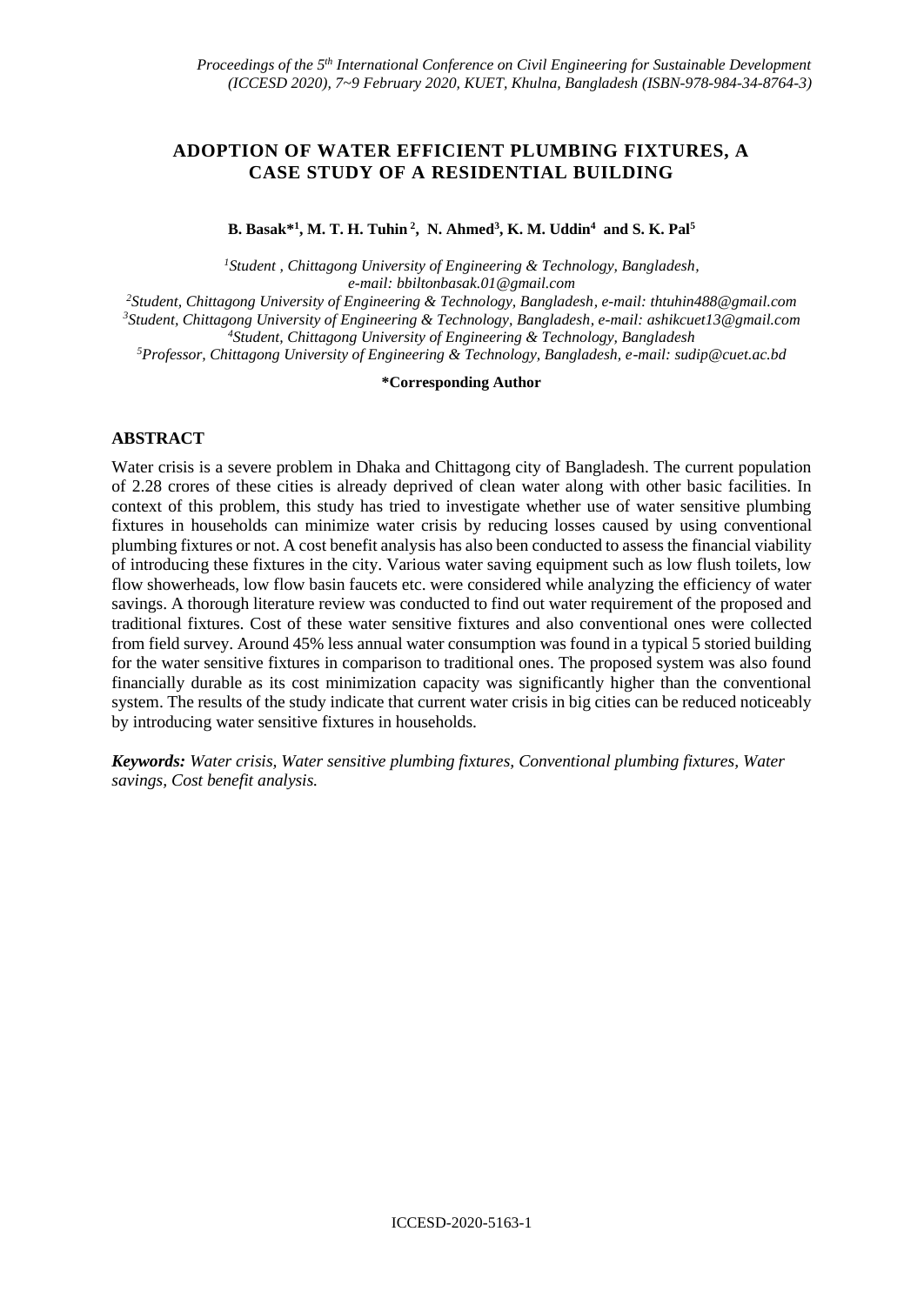# **1. INTRODUCTION**

In this 21th century, civilization has entered into the flow of development and we are moving forward with a population of more than 6 billion. So sustainable development is utmost essential for reducing the water consumption.

With the rapid increase of population and the development of society and industry, many countries are facing a water shortage. A water shortage does not only result in a shortage of domestic water for people's lives, but also serious food shortages, impacts on eco systems and public health problems. Among other things, food shortages are particularly serious with about 800 million people are currently suffering from malnutrition and the world will become in need of food to sustain 2.4 billion people by 2025 as a result of an increase in the percentage of developing countries. (United Nations Population Estimation, 2017) Various other problems are also emerging, including water pollution caused by insufficient sewage disposal capacity, an increasing number of people dwelling on flood prone lowland areas and resultant flood damage, etc., and there is growing concern that these problems including water shortages will become more serious in future due to the increase in the world population and the impact of climate change.

While the world's population tripled in the 20th century, the use of renewable water resources has grown six-fold. Within the next fifty years, the world population will increase by another 40 to 50 %. This population growth – coupled with industrialization and urbanization – will result in an increasing demand for water and will have serious consequences on the environment.

This thesis will undertake the task of inspecting the water usage by the plumbing fixtures of a residential building. This is a comparative study which gives a message of water efficient fixtures that is ecofriendly. (Wadud Mushfique, 2011) Besides ground water level is decreasing day by day for too much water extraction. If we don't adopt new water usage method our future generation will face a great problem. So adoption of water efficient plumbing fixtures is the only solution to handle the water scarce problems. These types of fixtures may be costly but in the long period it saves too much water as well as money.

# **2. METHODOLOGY**

To check whether the water efficient plumbing fixtures are feasible in the long run or not, two alternative measures are taken. In alternateve-1, water saving tap aerators are fitted internally or externally on existing taps from kitchen, bathroom & wash basins. And also flush valve toilets are used in place of flash tank system toilets. In alternative-2, only wash basin taps those are mentioned as CP Pillar Cock are alternated to sensor based smart taps. The remaining fixtures are kept same as the alternative-1.The whole procedure is explained below with essential figures.

# **2.1 Installation of Water Saving Aerators**

Water Saving Aerators are one of the best innovative water saving solutions for any organization. Whether it is a washbasin, bath shower, sink taps or faucet. These products are created and designed with the purpose of dispensing water at a defined flow rate depending on the amount of liquid required. Most of the devices have the water saving capacity of several litres per day. Equipping these Water Saving Device could give huge water savings either at office or home.

Male fitting tap aerators are fitted internally on your taps while female fitting tap aerators available to order here are used when the tap on which you are fitting the aerator has external treads.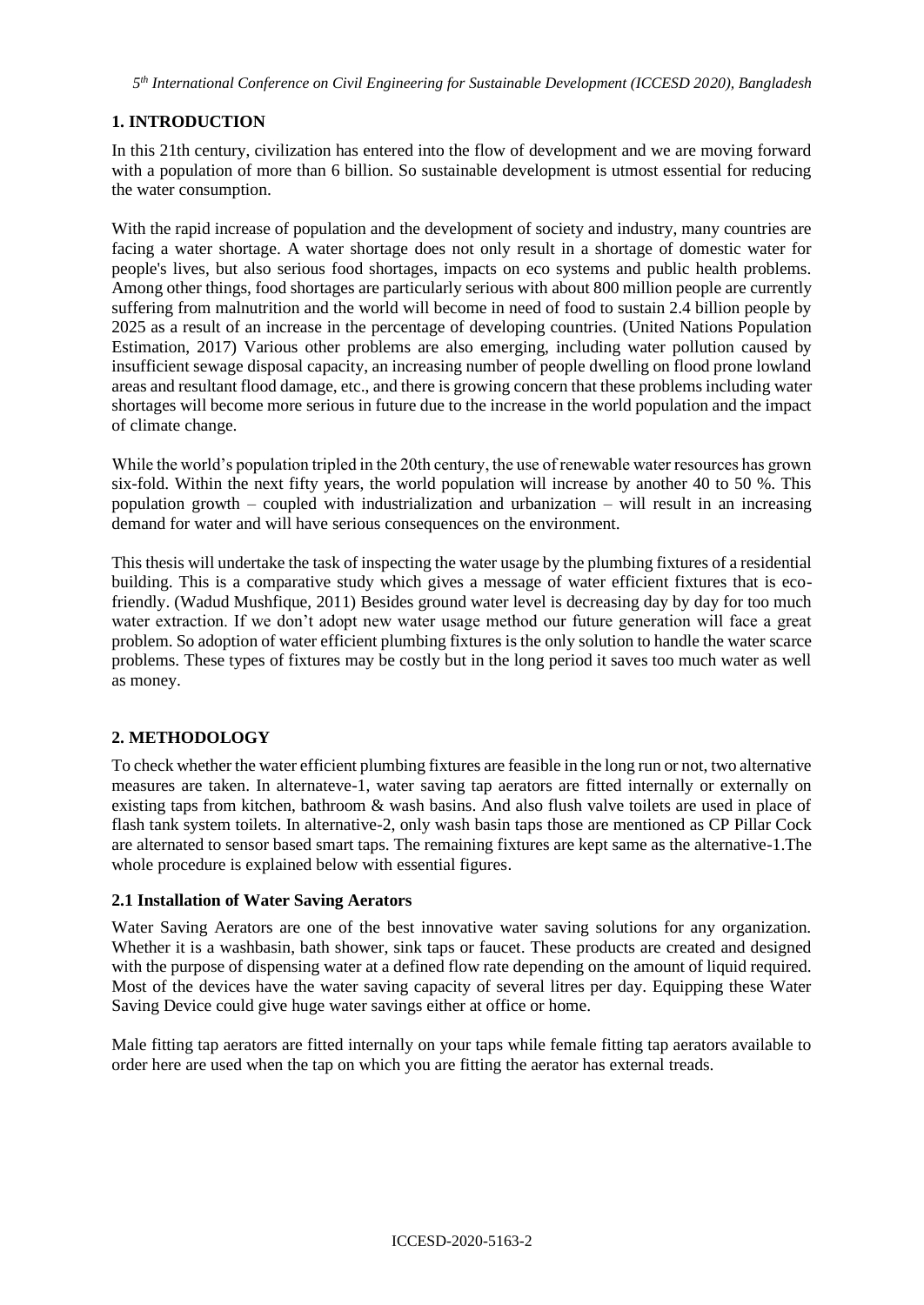

Figure 2.1: Sample of male and female aerators and their ways of installing.

They will reduce the water flow in your tap to just 4.5 litres per minute helping in reducing both water charges and energy bill when using hot water. These water saving tap aerators are self-cleaning with an anti-lime stainless steel sieve ensuring they are not susceptible to lime scale build up. Housed in a polished and chromed brass that one will get a soft comfort jet spray from taps when these are fitted which ensures no water splashes through the mixing of air and water.

Ideal for kitchen and bathroom taps these great tap aerators are very low maintenance due to the selfcleansing feature and come with a 12-month manufacturer's guarantee. The water saver faucet aerator is devised in such a way that it can be set-up on all kinds of tap faucets.

An aerated flow is when air mixes into the water. It produces a larger, whiter stream that is soft to the touch and non-splashing. This stream is the perfect choice for residential faucets and can go a long way to help one reducing domestic bills.





Figure 2.2: Water flow after installing aerator Figure 2.3: Aerated vs Non-aerated flow

# **2.2 Installation of Water Efficient Showerheads & Flush Valve Toilets**

Showering is one of the leading ways we use water in the home, accounting for nearly 17 percent of residential indoor water use. New high efficiency showerheads use less water than standard models without sacrificing performance, helping us conserve water and saving on energy.



Figure 2.4: Standard model showerheads vs. high efficiency shower heads.

Commercial toilets, or flush meter-valve toilets, are typically found in commercial, institutional, or industrial restrooms in such places as airports, theatres, stadiums, schools, and office buildings. These types of toilets have two main components—the toilet bowl and the flush meter valve.

By replacing old, inefficient flushometer-valve toilets a 10-story office building with 1,000 occupants could save nearly 1.2 million gallons of water and nearly \$10,000 per year. Of those savings, nearly 870,000 gallons of water and \$7,600 in water costs per year can be achieved by replacing the toilets in the women's restrooms alone.

Most of the old toilets have flush volumes as high as 3.0 to 7.0 gallons per flush (gpf)—far more water than the BNBC standard of 1.6 gpf. These flushometer-valve toilets, whether single- or dual-flush, use no more than 1.28 gpf, which is a 20 percent savings over the BNBC standard of 1.6 gpf.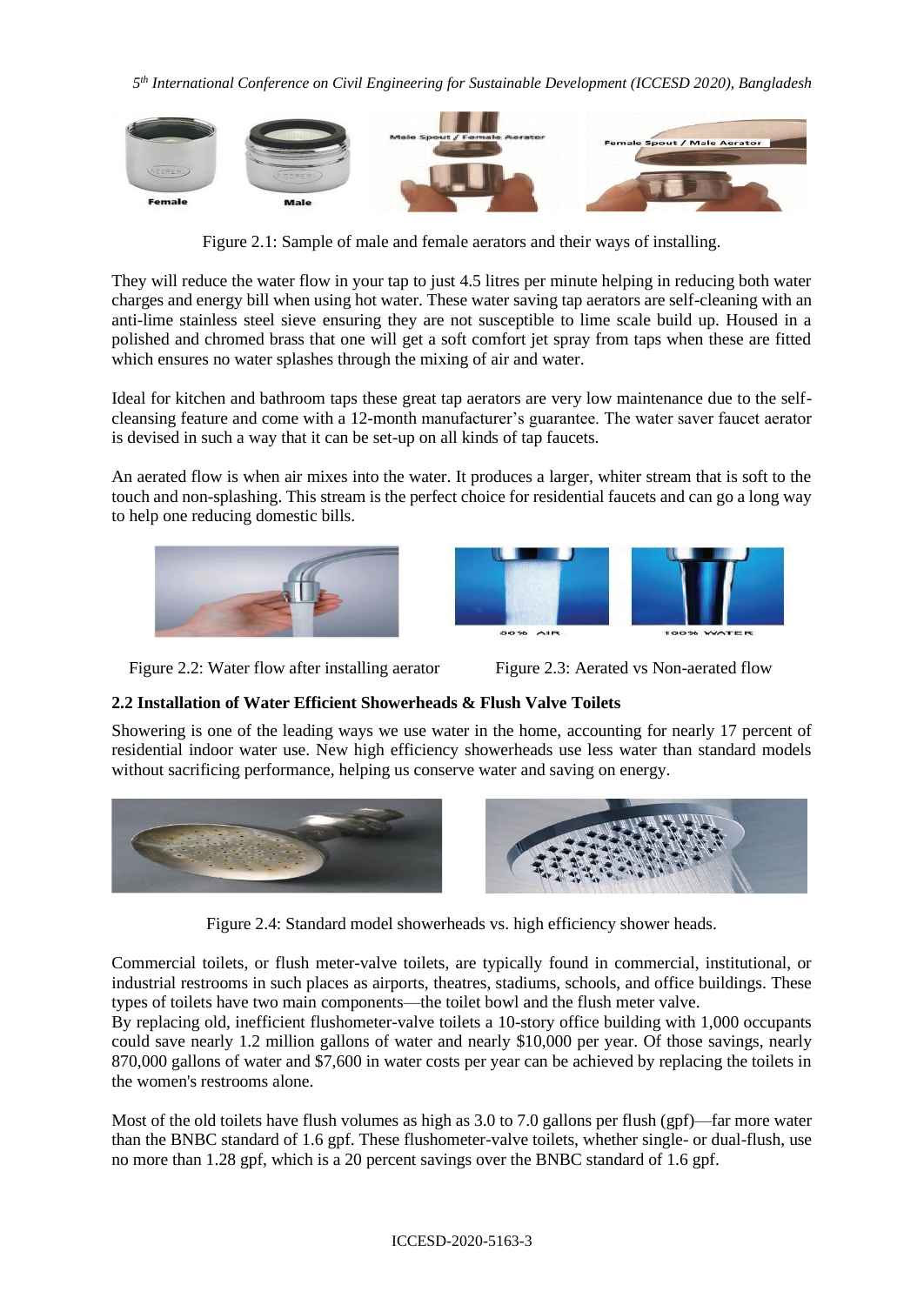



Figure 2.5: A typical long pan with flush tank system vs. a typical flushometer-valve toilet.

# **2.3 Installation of Sensor Based Faucets**

Millions of gallons of water are wasted every year through faucets that are left running for too long or not closed properly after use. Simply going through the daily early morning routine of personal hygiene, cleaning one's teeth, washing the face, etc. sees gallons running unused down the drain because few people think to turn the water on and off during this process.

Installing sensor faucets will reduce this kind of waste by stopping the water flow every time the hands are removed. So instead of the water continuing to run while teeth are being scrubbed, it stops until it is time to rinse. The same applies to the process of soaping the face and body.

It is believed that installing motion sensor faucets can save as much as 30% to 50% on overall water use, a saving that should not be taken likely both on financial and environmental cost.





Figure 2.6: A typical standard water faucet vs. a typical water efficient sensor faucet.



Figure 2.7: Plan of the washroom (zone-1), Sheikh Rasel Hall, CUET. [Note: Red circles indicated the fixtures those are to be replaced by water efficient fixtures.]

# **3. ILLUSTRATIONS**

# **3.1 Cost-Benefit Analysis**

There are different types or methods of analysis to determine the economic efficiency of a project. The types those are covered in this thesis are: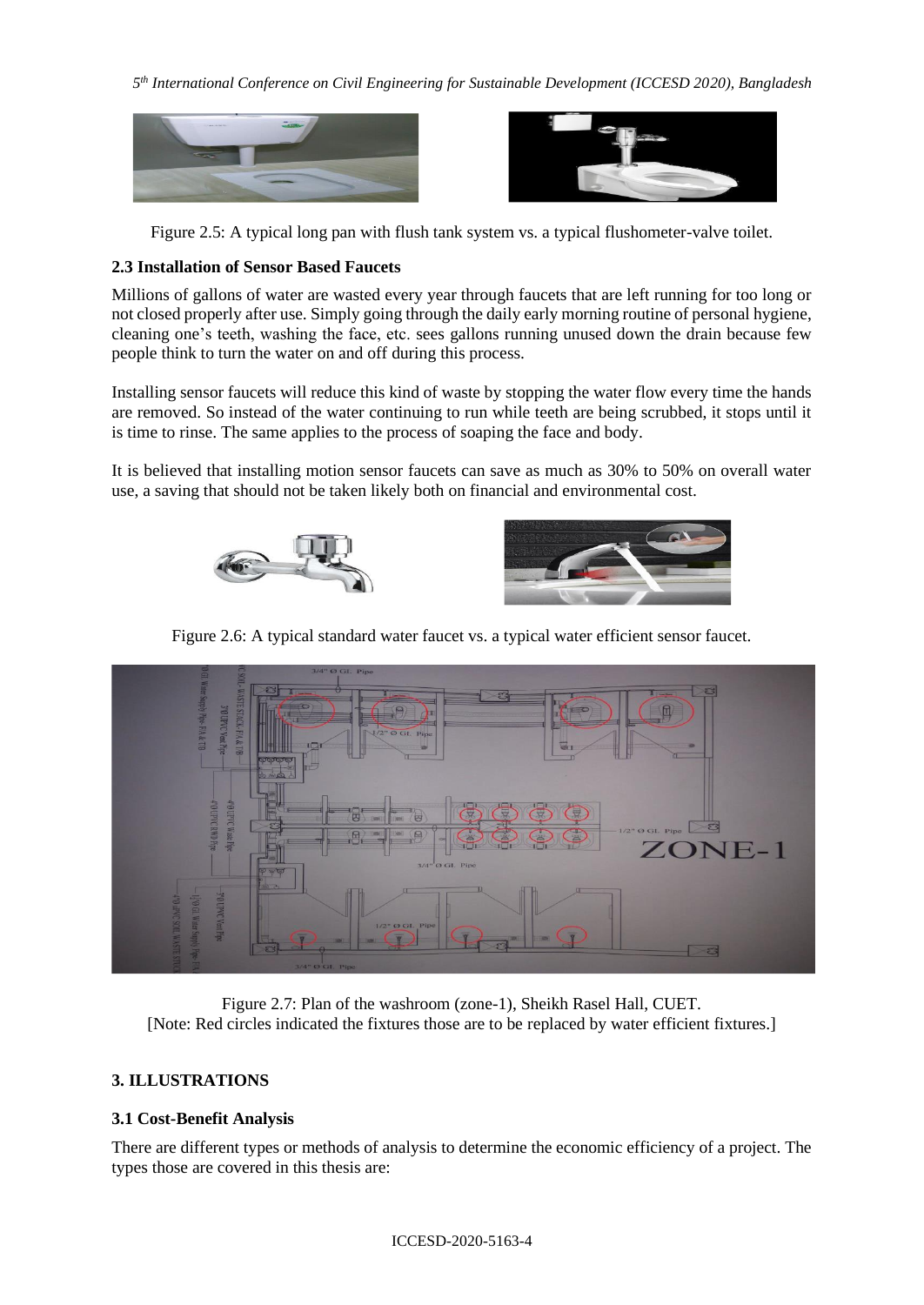- 1. Present Worth Method
- 2. Annual Worth Method

### Present Worth Method:

Present worth method is the method of evaluating present value (PV) or current worth of a future sum of money or stream of cash flows given a specified rate of return. Future cash flows are discounted at the discount rate, and the higher the discount rate, the lower the present value of the future cash flows. Annual Worth Method:

The annual method is commonly used for comparing alternatives. As illustrated in Chapter 4, AW means that all incomes and disbursements (irregular and uniform) are converted into an equivalent uniform annual (end-of-period) amount, which is the same each period.



| present worth - annual payments   |                                                                     |  |  |
|-----------------------------------|---------------------------------------------------------------------|--|--|
|                                   | $PV = A \times \frac{(1+i)^n - 1}{i(1+i)^n}$ present value or worth |  |  |
| PV<br>$(1+i)^n - 1$<br>$i(1+i)^n$ | annual payment or cost                                              |  |  |

Figure 3.3: Formula for present worth Figure 3.4: Formula for annual worth

### **3.2 Relevant Data & Considerations Used**

- $\triangleright$  Life Time of the Building = 50 years
- $\blacktriangleright$  Occupants = 600
- $\triangleright$  Rate of Interest, i = 10%
- ➢ Lifetime of Fixtures used for calculation is given below in Table 3.1
- $\triangleright$  Price of Fixtures both traditional and WEF are given in Table 3.3, Table 3.4 and Table 3.5.
- $\triangleright$  According to WASA, 1000 liters of water = 10 taka.
- $\triangleright$  Throughout the 50 year lifespan lavatories need to be replaced twice and the water faucets need to be replaced 4 times.
- $\triangleright$  Average shower time per person is taken as 5 minutes.
- ➢ Faucet use was taken as 4 minutes per person per day.
- ➢ Daily average flushing was taken as 5 flushes per person per day.



| present worth analysis                                                                                  |                                                   |  |  |
|---------------------------------------------------------------------------------------------------------|---------------------------------------------------|--|--|
| $\frac{F}{(1+i)^n}$                                                                                     | present value or worth                            |  |  |
|                                                                                                         | $F = PV \times (1 + i)^{n}$ future value or worth |  |  |
| $\label{eq:1} \begin{aligned} \mathsf{I}_i = \left(\frac{F}{PV}\right)^{\frac{1}{N}} - 1 \end{aligned}$ | interest rate                                     |  |  |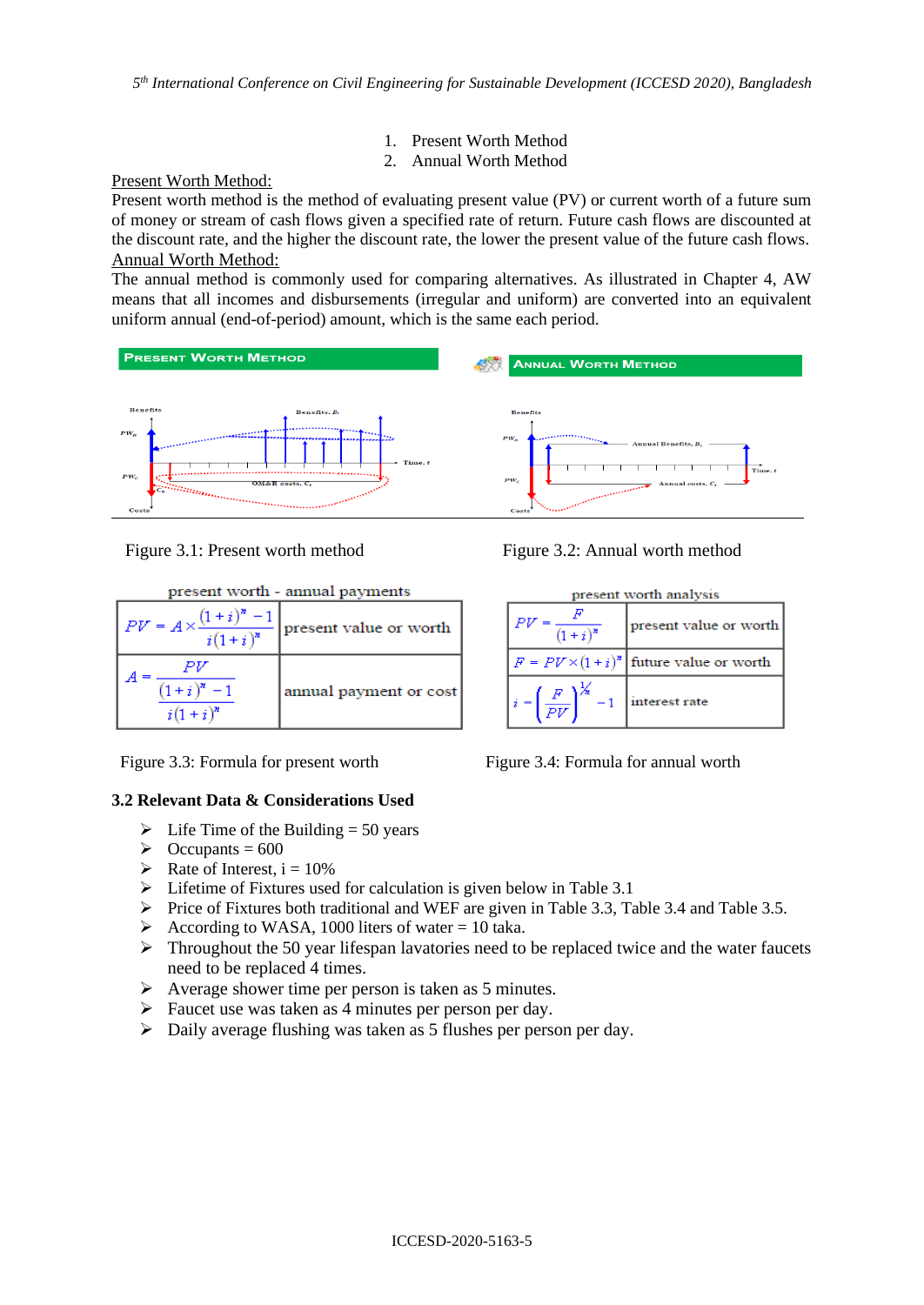| <b>Fixtures</b>          |                    | Lifetime (Year)        |
|--------------------------|--------------------|------------------------|
|                          | <b>Traditional</b> | <b>Water Efficient</b> |
| 1. Long Pan              | 20                 | 20                     |
| 2. English Commode       | 20                 | 20                     |
| <b>Bib Cock</b><br>3.    | 10                 | 10                     |
| Pillar Cock<br>4.        | 10                 | 10                     |
| Sink Cock<br>5.          | 10                 | 10                     |
| <b>Shower Head</b><br>6. |                    | 10                     |

#### Table 3.1: Normal lifetime of various fixtures

### Table 3.2: Standard flow rate through different fixtures

| <b>Fixtures</b>          | Water Usage (Old)* | Water Usage (WEF)* |
|--------------------------|--------------------|--------------------|
| 1. Long Pan              | $3.5$ gpm          | Not Available      |
| 2. English Commode       | $5.0$ gpm          | $1.28$ gpm         |
| 3. CP Pillar Cock        | $3.0$ gpm          | $1.5$ gpm          |
| 4. CP Bib Cock           | $3.0$ gpm          | $1.5$ gpm          |
| 5. CP Sink Cock          | $4.5$ gpm          | $2.5$ gpm          |
| <b>Shower Head</b><br>6. | $2.5$ gpm          | $2.0$ gpm          |

\* The values in the former old fixtures were taken according to the BNBC guidelines using Table 8.7.14 and Figure 01.

\*The values of water efficient fixtures were taken from manufacture company values. For details [www.amazon.in;](http://www.amazon.in/) www.alibaba.com



Figure 3.5: Fixture Unit vs Demand (gpm) Graph

| Table 3.3: Prices of the traditional fixtures currently used |  |
|--------------------------------------------------------------|--|
|--------------------------------------------------------------|--|

| <b>Fixtures</b>         | Quantity | *Unit Price (Tk) | <b>Total Price (Tk)</b> |
|-------------------------|----------|------------------|-------------------------|
| 1. Long Pan (FT)        | 60       | 1909             | 114540.00               |
| 2. English Commode (FT) |          | 2996             | 14980.00                |
| 3. CP Pillar Cock       | 120      | 697              | 83640.00                |
| 4. CP Bib Cock          | 165      | 555              | 91575.00                |
| 5. CP Sink cock         |          | 821              | 3284.00                 |
| 6. Shower head          |          | 679              | 44135.00                |
|                         |          | $Total =$        | 3.52.154.00             |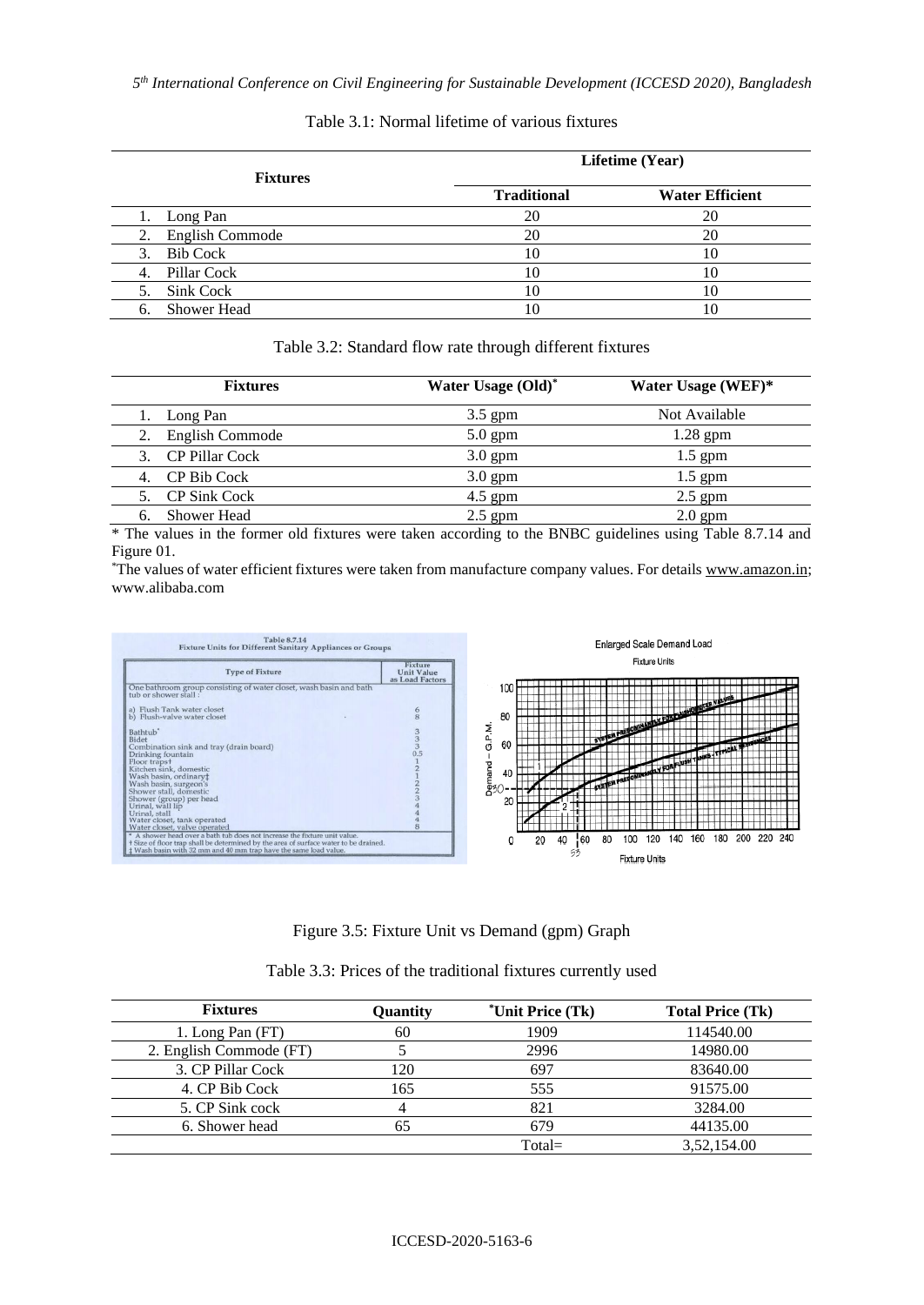| <b>Fixtures</b>                                                                                       | Quantity | *Unit Price (Tk)  | <b>Total Price (Tk)</b> |      |
|-------------------------------------------------------------------------------------------------------|----------|-------------------|-------------------------|------|
| 1. English Commode (FT)**                                                                             | 65       | 5525              | 3,59,125.00             |      |
| 2. CP Pillar Cock*                                                                                    | 120      | 910               | 1,09,193.00             |      |
| 3. CP Bib Cock*                                                                                       | 165      | 768               | 1,26,720.00             |      |
| 4. CP Sink cock*                                                                                      | 4        | 1034              | 4,136.00                |      |
| 5. Shower head*                                                                                       | 65       | 760               | 49,400.00               |      |
|                                                                                                       |          | $Total =$         | 6,48,564.00             |      |
| <i>*</i> The Price of the Cp pillar cock, bib cock $\&$ sink cock includes the aerator price (210 tk) |          |                   |                         |      |
| $*$ The<br>English<br>Price<br>οf                                                                     | Commode  | Valve)<br>(Flush) | taken<br>was            | form |

Table 3.4: Prices of the water efficient fixtures used in Alternative-1 (includes aerator based faucet)

<https://www.alibaba.com/showroom/bangladesh-faucet.html>

Table 3.5: Prices of the water efficient fixtures used in Alternative-2 (sensor based faucet)

| <b>Fixtures</b>         | Quantity | *Unit Price (Tk) | <b>Total Price (Tk)</b> |
|-------------------------|----------|------------------|-------------------------|
| 1. English Commode (FT) | 65       | 5525             | 359125.00               |
| 2. CP Pillar Cock**     | 120      | 8000             | 960000.00               |
| 3. $CP$ Bib Cock*       | 165      | 768              | 126710.00               |
| 4. CP Sink cock*        |          | 1034             | 4136.00                 |
| 5. Shower head*         | רמ       | 760              | 49400.00                |
|                         |          | $Total =$        | 14,99,371.00            |

\*The prices of the cp bib cock  $\&$  sink cock include the aerator price (210 tk) \*\*Price of the Sensor based CP Pillar Cock was taken from <https://www.alibaba.com/showroom/bangladesh-faucet.html>

#### **3.3 Analysis of Water Use by Old Fixtures**

Table 3.6: Amount of water used by old fixtures in a year

| <b>Fixture</b>  | <b>Total</b><br>No. | of<br>No.<br>Uses/<br>day | <b>Consumption</b><br>Rate (gpf) | Water<br><b>Uses</b><br>(gal/day) | Water<br>Total<br>Use $(gal/year)$ |
|-----------------|---------------------|---------------------------|----------------------------------|-----------------------------------|------------------------------------|
|                 | <b>Fixtures</b>     |                           |                                  |                                   |                                    |
| 1. Long Pan FT  | 60                  | 25                        | 3.5                              | 5250                              |                                    |
| 2. English Com. |                     | 4                         |                                  | 100                               |                                    |
| Fixture         |                     | Using Time/day            | Consumption                      |                                   |                                    |
|                 |                     | (min)                     | Rate (gpm)                       |                                   |                                    |
| 3. Pillar Cock  | 120                 | 240                       | 3                                | 86400                             | 5,09,13,850                        |
| 4. Bib Cock     | 165                 | 66                        | 3                                | 32670                             |                                    |
| 5. Sink Cock    | 4                   | 300                       | 4.5                              | 5400                              |                                    |
| 6. Shower Head  | 65                  | 60                        | 2.5                              | 9750                              |                                    |

Table 3.7: Amount of water used by fixtures in Alternative-1 (includes Aerator based faucet)

| <b>Fixture</b>  | Total<br>No.<br><b>Fixtures</b> | of<br>Uses/<br>No.<br>day | <b>Consumption</b><br>Rate (gpf) | Water<br>(gal/day) | <b>Uses</b> | Water<br><b>Total</b><br>Use (gal/year) |
|-----------------|---------------------------------|---------------------------|----------------------------------|--------------------|-------------|-----------------------------------------|
| 1. Long Pan FT  | 60                              | 25                        | 1.28                             | 1920               |             |                                         |
| 2. English Com. |                                 | 4                         | 1.28                             | 25.6               |             |                                         |
| Fixture         |                                 | Using Time/day            | Consumption                      |                    |             |                                         |
|                 |                                 | (min)                     | Rate (gpm)                       |                    |             |                                         |
| 3. Pillar Cock  | 120                             | 240                       | 1.5                              | 43200              |             | 2,63,82,419                             |
| 4. Bib Cock     | 165                             | 66                        | 1.5                              | 16335              |             |                                         |
| 5. Sink Cock    |                                 | 300                       | 2.5                              | 3000               |             |                                         |
| 6. Shower Head  | 65                              | 60                        | 2.0                              | 7800               |             |                                         |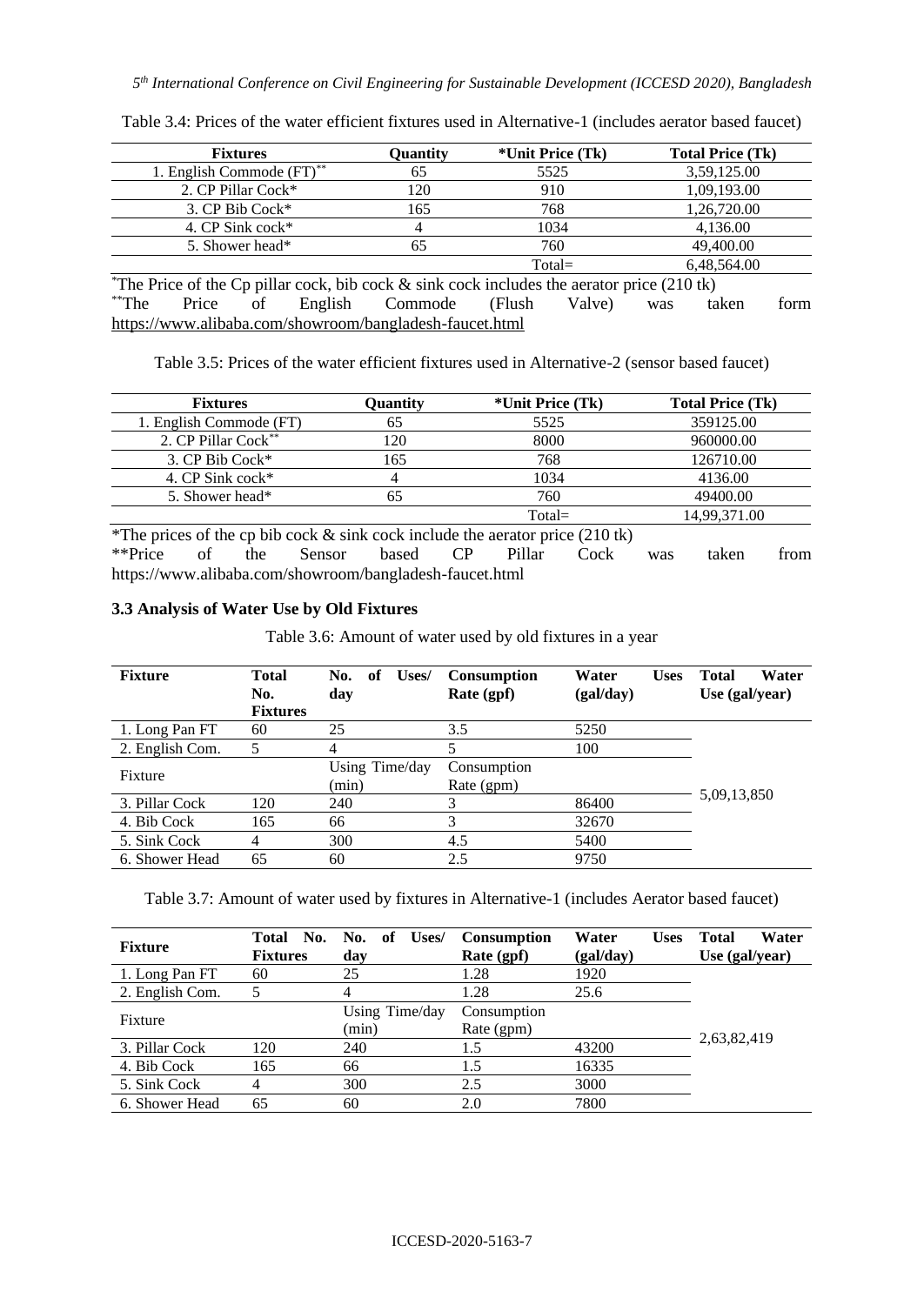### **3.4 COMPARISON OF INSTALLMENT COST &WATER USE AT FIRST YEAR (ALTERNATIVE-1) (INCLUDES AERATOR BASED FAUCET)**

| <b>Fixture Type</b> | Instalment cost (Taka) | Water use (gpy) |
|---------------------|------------------------|-----------------|
| Conventional        | 3,52,154               | 5,09,13,850     |
| <b>WEPF</b>         | 6.48.564               | 2,63,82,419     |
| $Different =$       | $2.96.410$ Taka*       | $24531431$ gpy* |

Table 3.8: Instalment cost and water use after first year for Alternative-1

[\*Note: Extra cost for WEPF is 2,96,410 Taka and water saved after first year is 24531431 gallons.]

According to WASA cost of 1000 liters = 10 Taka.

Therefore, cost replaced by water saving after first year  $= 9,29,220$  Taka

### **3.5 Economic Analysis for 50 Years (Old Fixtures)**

Installment Cost at first year  $= 3,52,154$ tk For Toilets  $= 1,29,520$ tk Future worth after 50 years  $= 4,56,13,374$ tk (Includes two time changes at 20th year And  $40^{\text{th}}$  year.) For Others  $= 2,22,634$ tk Future worth after 50 years = 13,06,75,958tk (Includes four time changes at  $10^{\text{th}}$ ,  $20^{\text{th}}$ ,  $30^{\text{th}}$  &  $40^{\text{th}}$  year.) Therefore, total future worth after 50 years  $= 17,62,89,332$  Taka

### **3.6 Economic Analysis for 50 Years (Alternative-1) (Includes Aerator Based Faucet)**

Installment Cost at first year  $= 6,48,564$ tk For Toilets  $= 3,59,125$ tk Future worth after 50 years =  $12,64,79,362$ tk For Others= 2,89,440tk Future worth after 50 years =  $16,98,87,986$ tk Therefore, net future worth after 50 years= 29,63,61,948tk

# **3.7 Cost Comparison Between Both for 50 Years (Alternative-1) (Includes Aerator Based Faucet)**

Extra cost of instalments after 50 years =  $(296361948 - 176289332) = 120072616$  tk Extra cost of installments after 50 years (in present worth) =  $1022844$  tk Water saving after 50 year is  $(24531431*50) = 1226571550$  gallons which is equivalent to 5454526514 tk. This value of water in present worth is approximately 46464660 tk.

[Note: According to WASA, price of 264 gallons is 10tk which worths 1174tk after 50 years.  $(i=10\%)$ ]

### **3.8 Analysis of Water Use by Alternative-2 (includes sensor based faucet)**

Table 3.9: Amount of water used by fixtures in Alternative-2

| <b>Fixture</b>  | No.<br>Total<br><b>Fixtures</b> | Uses/<br>No.<br>Of<br>Day  | <b>Consumption</b><br>Rate (gpf) | <b>Uses</b><br>Water<br>(gal/day) | Water<br><b>Total</b><br>Use $(gal/year)$ |
|-----------------|---------------------------------|----------------------------|----------------------------------|-----------------------------------|-------------------------------------------|
| 1. Long Pan FT  | 60                              | 25                         | 1.28                             | 1920                              |                                           |
| 2. English Com. |                                 | 4                          | 1.28                             | 25.6                              |                                           |
| Fixture         |                                 | Using<br>Time/day<br>(min) | Consumption<br>Rate (gpm)        |                                   |                                           |
| 3. Pillar Cock  | 120                             | 144                        | 1.5                              | 25920                             | 2,00,75,219                               |
| 4. Bib Cock     | 165                             | 66                         | 1.5                              | 16335                             |                                           |
| 5. Sink Cock    | 4                               | 300                        | 2.5                              | 3000                              |                                           |
| 6. Shower Head  | 65                              | 60                         | 2.0                              | 7800                              |                                           |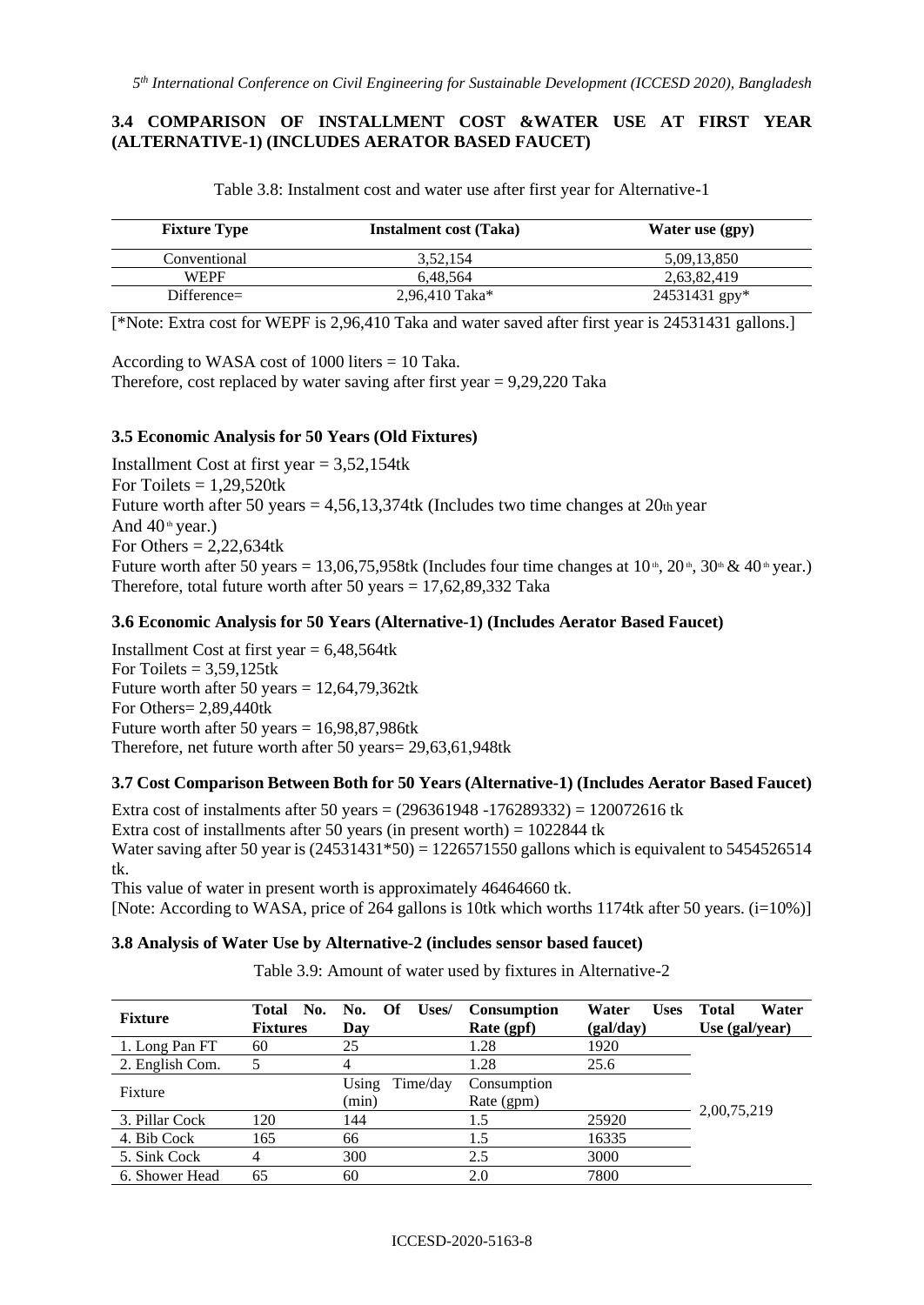By following the previous steps, we can compare calculations with the Conventional Type Fixture and can estimate the cost replaced by water saving after first year  $= 11,68,130$  Taka

### **3.9 Economic Analysis 50 Years (Alternative-2) (Includes Sensor Based Faucet)**

Installment Cost at first year = 1499371 tk For Toilets  $= 3,59,125$ tk Future worth after 50 years  $=12,64,79,362$ tk For Others= 11,40,246 tk Future worth after 50 years =  $66,92,74,541$ tk Therefore, net future worth after 50 years= 79,57,48,503 tk

### **3.10 Economic Analysis Between Both (Alternative-2) (Includes Sensor Based Faucet)**

Extra cost of installments after 50 years =  $(795748503 - 176289332) = 61,94,59,171$ tk Extra cost of installments after 50 years (in present worth) =  $52,76,894$ tk Water saving after 50 years is  $(30838631*50) = 1541931550$  gallons which is equivalent to 6856922878tk bill.

This water bill in present worth is approximately 5,84,11,050 tk.

[\*Note: According to WASA, price of 264 gallons is 10tk which worth 1174tk after 50 years. (i=10%)]

# **4. CONCLUSIONS**

Based on the analysis the following conclusions have been drawn:

- 1. From the water consumption analysis water efficient fixtures with alternate-1 (including aerator based faucet) saves 48% water yearly by the adopted fixtures.
- 2. In the alternate-2 (including sensor based faucets) it saves more than 60% without hampering its performance and user's comfort.
- 3. From the economic analysis both the alternates become feasible amazingly from 50 years cost analysis.
- 4. Alternative-1 requires less initial cost, less replacements and maintenance is easier than the other alternative. It is most suited for public and institutional buildings where the fixtures will be roughly used.
- 5. Alternative-2 looks a bit costly at first but it gives more returns than expected both economically and from the view of water saving.
- 6. Though the analysis was for 50 years but it is quite clear that the economic returns will increase greatly with the increase in the lifetime of the building.

### **REFERENCES**

AzharulHaq, & Khondaker. (2006). *Water Management in Dhaka.* 

Bernardo, D. J., Mapp, H. P., Sabbagh, G. J., Geleta, S., Watkins, K. B., Elliott, R. L., & Stone, J. F. (1993). *Economic and environmental impacts of water quality protection policies.* Water Resources Research, 29(9), (3069-3080)

Crotta, C. (2015). *House contributor, ways to save water at home.*

Devex. (2012). *Developing a Green Building Code (GBC) to Mandate Improvements in Energy and Water Usage in Bangladesh World Bank.* 

Mahmud F. (2011). *Green Buildings- that's the watchword.*

GC Wedding, D. C. (2007). Journal of Environmental Management.

Jones, W. (2008). *Australia's greenest office building.*

Kenny. (2005). *Estimated use of water in the United States.* 

Mon, M. (2012). *Global Water Consumption.* 

Murray, J. (2018). *White Sustainable Build.*

Natverlal, A. (2011). *"Interview with Sanwar a Sunny: Green Building Council".* The Daily Star.